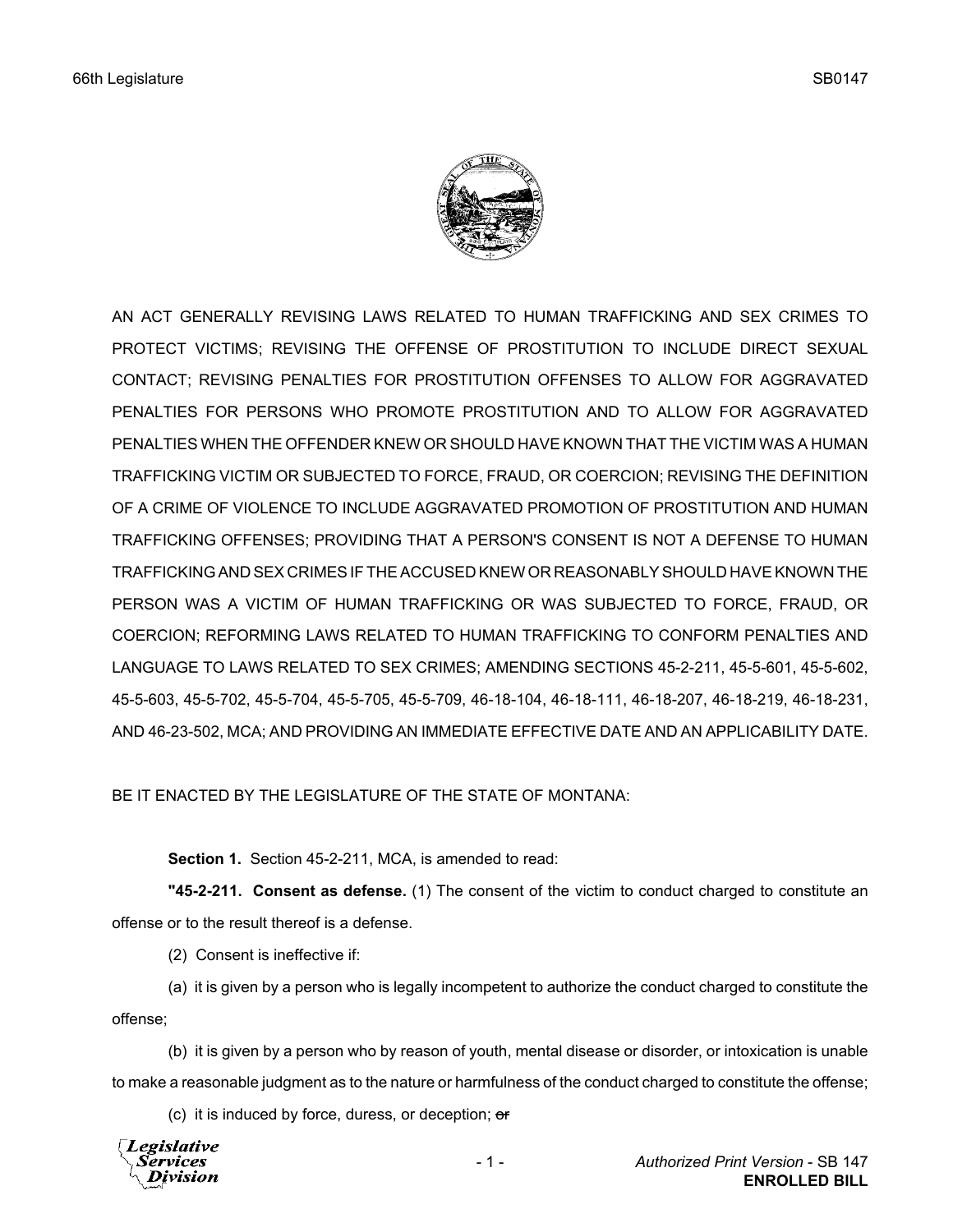(d) it is against public policy to permit the conduct or the resulting harm, even though consented to; or (e) for offenses under 45-5-502, 45-5-503, 45-5-508, 45-5-601, 45-5-602, 45-5-603, or Title 45, chapter 5, part 7, it is given by a person who the offender knew or reasonably should have known was a victim of human trafficking, as defined in 45-5-701, or was subjected to force, fraud, or coercion, either of which caused the person to be in the situation where the offense occurred."

**Section 2.** Section 45-5-601, MCA, is amended to read:

**"45-5-601. Prostitution <u>-- patronizing a prostitute -- exception</u>. (1) A Except as provided in subsection**  $(2)(a)$ , person commits the offense of prostitution is committed if the a person engages in or agrees or offers to engage in sexual intercourse or sexual contact that is direct and not through clothing with another person for compensation, whether the compensation is received or to be received or paid or to be paid.

(2) (a) A prostitute may be convicted of prostitution only if the prostitute engages in or agrees or offers to engage in sexual intercourse with another person for compensation, whether the compensation is received or to be received or paid or to be paid. A prostitute who is convicted of prostitution shall may be fined an amount not to exceed \$500 or be imprisoned in the county jail for a term not to exceed 6 months, or both.

(b) A patron may be convicted of patronizing a prostitute if the patron engages in or agrees or offers to engage in sexual intercourse or sexual contact that is direct and not through clothing with another person for compensation, whether the compensation is received or to be received or paid or to be paid. Except as provided in subsection  $(3)$  subsections  $(3)$  and  $(4)$ , a patron who is convicted of prostitution shall for the first offense be fined an amount not to exceed \$1,000 or be imprisoned for a term not to exceed 1 year, or both, and for a second or subsequent offense shall be fined an amount not to exceed \$10,000 or be imprisoned for a term not to exceed 5 years, or both.

(3) (a) If the person patronized was a child and the patron was 18 years of age or older at the time of the offense, whether or not the patron was aware of the child's age, the patron offender:

(i) shall be punished by imprisonment in a state prison for a term of 100 years. The court may not suspend execution or defer imposition of the first 25 years of a sentence of imprisonment imposed under this subsection (3)(a)(i) except as provided in 46-18-222, and during the first 25 years of imprisonment, the offender is not eligible for parole.

(ii) may be fined an amount not to exceed \$50,000; and

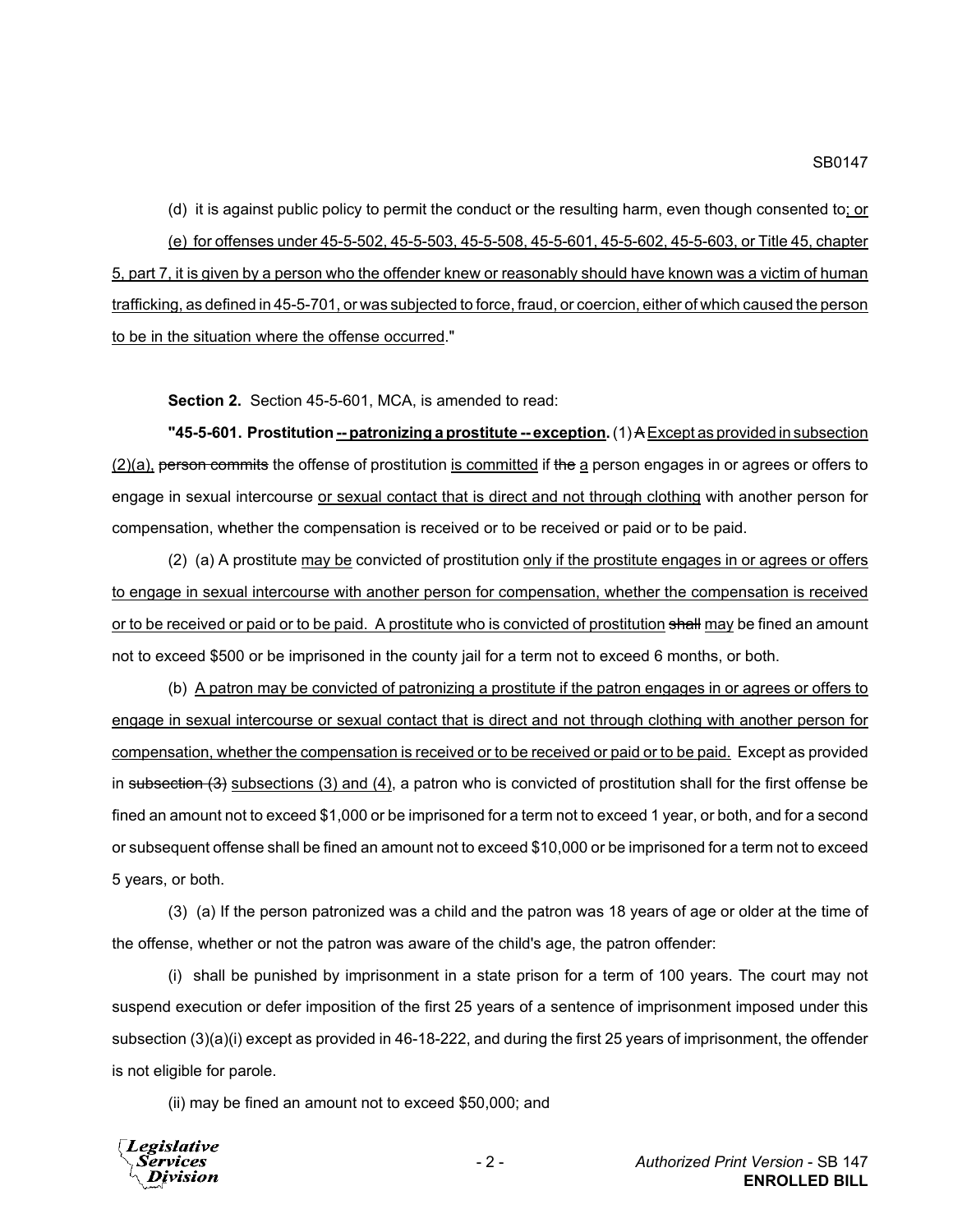(iii) shall be ordered to enroll in and successfully complete the educational phase and the cognitive and behavioral phase of a sexual offender treatment program provided or approved by the department of corrections.

(b) If the offender is released after the mandatory minimum period of imprisonment, the offender is subject to supervision by the department of corrections for the remainder of the offender's life and shall participate in the program for continuous, satellite-based monitoring provided for in 46-23-1010.

(4) If the person patronized was a victim of human trafficking, as defined in 45-5-701, or was subjected to force, fraud, or coercion, either of which caused the person to be in the situation where the offense occurred, and the patron offender was 18 years of age or older at the time of the offense and knew or reasonably should have known that the person patronized was a victim of human trafficking or was subjected to force, fraud, or coercion, the patron offender:

(a) shall be punished by imprisonment in a state prison for a term of up to 10 years; and

(b) may be fined an amount not to exceed \$25,000.

(5) It is not a violation of 45-5-602, 45-5-603, or this section for a person with an impaired physical ability, physical dysfunction, recent injury, or other disability to engage in sex therapy with a partner surrogate who is working under the supervision of a social worker, professional counselor, or licensed clinical professional counselor licensed under Title 37, chapter 22 or 23."

**Section 3.** Section 45-5-602, MCA, is amended to read:

**"45-5-602. Promoting prostitution.** (1) A person commits the offense of promoting prostitution if the person purposely or knowingly commits any of the following acts:

(a) owns, controls, manages, supervises, resides in, or otherwise keeps, alone or in association with others, a house of prostitution or a prostitution business;

(b) procures an individual for a house of prostitution or a place in a house of prostitution for an individual;

(c) encourages, induces, or otherwise purposely causes another to become or remain a prostitute;

- (d) solicits clients for another person who is a prostitute;
- (e) procures a prostitute for a patron;

(f) transports an individual into or within this state with the purpose to promote that individual's engaging in prostitution or procures or pays for transportation with that purpose;

(g) leases or otherwise permits a place controlled by the offender, alone or in association with others,

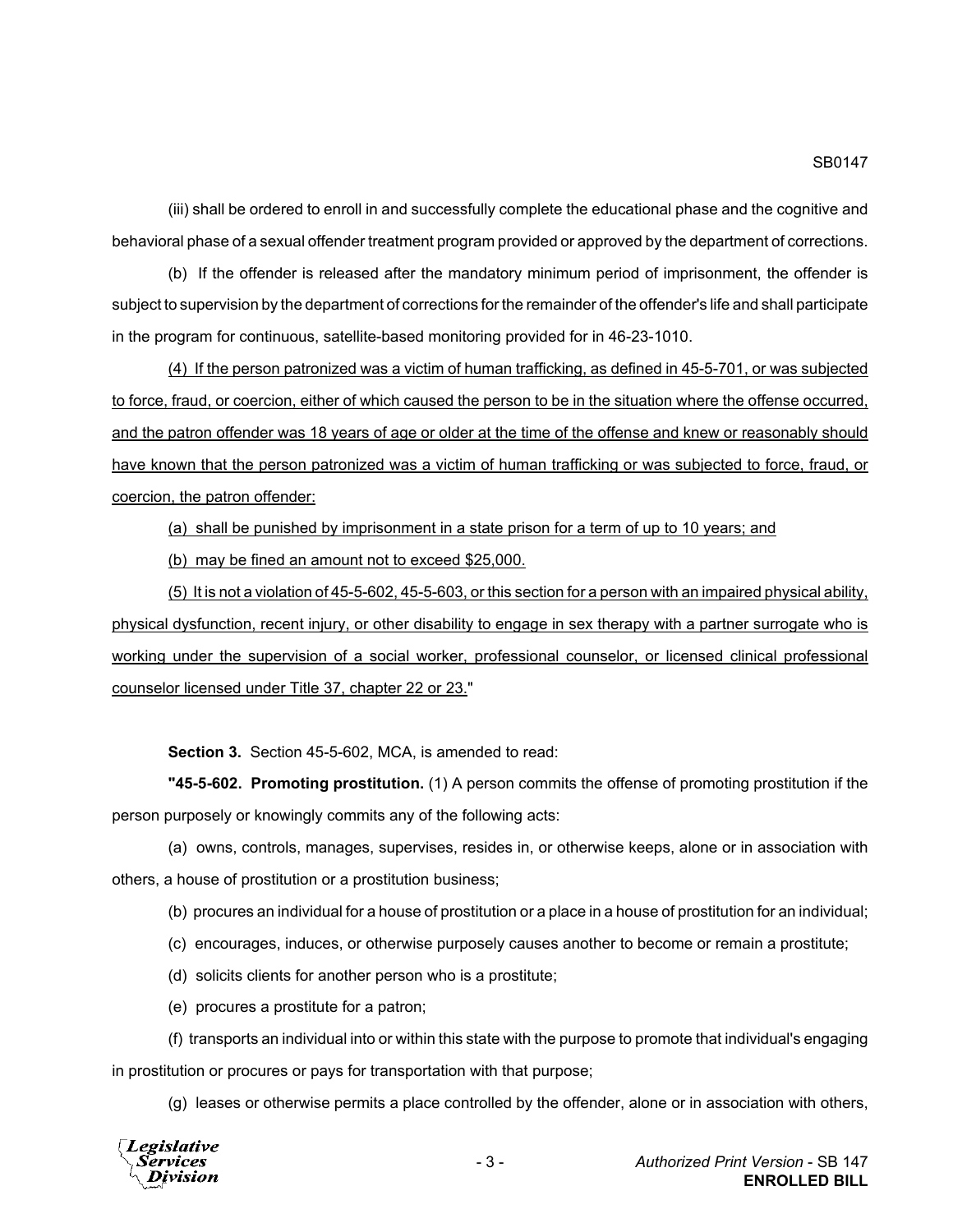to be regularly used for prostitution or for the procurement of prostitution or fails to make reasonable effort to abate that use by ejecting the tenant, notifying law enforcement authorities, or using other legally available means; or

(h) lives in whole or in part upon the earnings of an individual engaging in prostitution, unless the person is the prostitute's minor child or other legal dependent incapable of self-support.

(2) Except as provided in subsection  $(3)$  subsections (3) and (4), a person convicted of promoting prostitution shall be fined an amount not to exceed \$50,000 or be imprisoned in a state prison for a term not to exceed 10 years, or both.

(3) (a) If the person engaging in prostitution was a child and the patron offender was 18 years of age or older at the time of the offense, whether or not the patron offender was aware of the child's age, the patron offender:

(i) shall be punished by imprisonment in a state prison for a term of 100 years. The court may not suspend execution or defer imposition of the first 25 years of a sentence of imprisonment imposed under this subsection (3)(a)(i) except as provided in 46-18-222, and during the first 25 years of imprisonment, the offender is not eligible for parole.

(ii) may be fined an amount not to exceed \$50,000; and

(iii) shall be ordered to enroll in and successfully complete the educational phase and the cognitive and behavioral phase of a sexual offender treatment program provided or approved by the department of corrections.

(b) If the offender is released after the mandatory minimum period of imprisonment, the offender is subject to supervision by the department of corrections for the remainder of the offender's life and shall participate in the program for continuous, satellite-based monitoring provided for in 46-23-1010.

(4) If the person engaging in prostitution was a victim of human trafficking, as defined in 45-5-701, or was subjected to force, fraud, or coercion, either of which caused the person to be in the situation where the offense occurred, and the offender was 18 years of age or older at the time of the offense and knew or reasonably should have known that the person was a victim of human trafficking or was subjected to force, fraud, or coercion, the offender:

(a) shall be punished by imprisonment in a state prison for a term of not more than 20 years; and

(b) may be fined an amount not to exceed \$50,000."

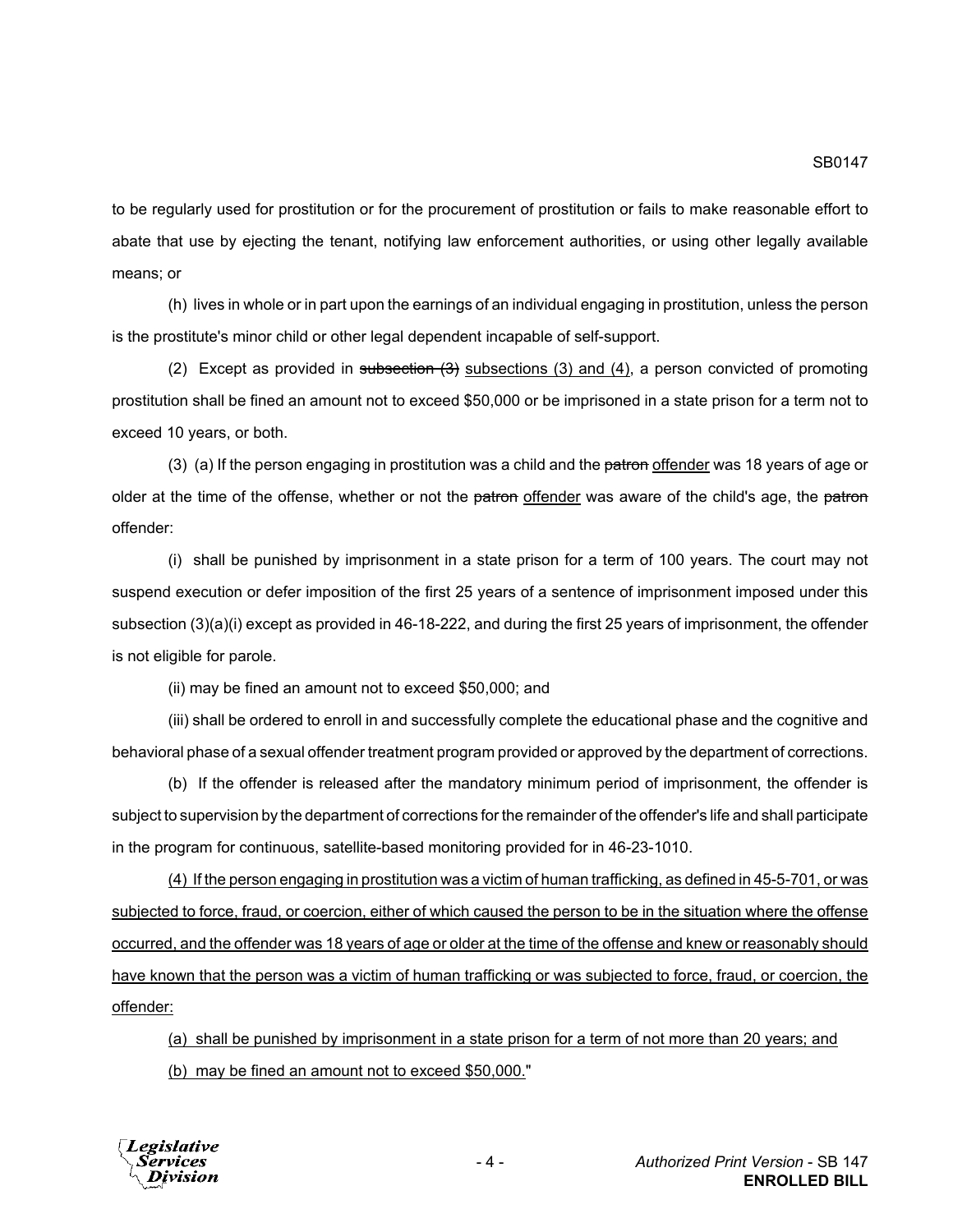**Section 4.** Section 45-5-603, MCA, is amended to read:

**"45-5-603. Aggravated promotion of prostitution.** (1) A person commits the offense of aggravated promotion of prostitution if the person purposely or knowingly commits any of the following acts:

(a) compels another to engage in or promote prostitution;

(b) promotes prostitution of a child, whether or not the person is aware of the child's age;

(c) promotes the prostitution of one's spouse, child, ward, or any person for whose care, protection, or support the person is responsible.

(2) (a) Except as provided in subsection  $(2)(b)$  subsections  $(2)(b)$  and  $(2)(c)$ , a person convicted of aggravated promotion of prostitution shall be punished by:

(i) life imprisonment; or

(ii) imprisonment in a state prison for a term not to exceed 20 years or a fine in an amount not to exceed \$50,000, or both.

(b) (i) Except as provided in 46-18-219 and 46-18-222, if the person engaging in prostitution was a child and the patron offender was 18 years of age or older at the time of the offense, the patron offender:

(A) shall be punished by imprisonment in a state prison for a term of 100 years. The court may not suspend execution or defer imposition of the first 25 years of a sentence of imprisonment imposed under this subsection (2)(b)(i)(A) except as provided in 46-18-222, and during the first 25 years of imprisonment, the offender is not eligible for parole.

(B) may be fined an amount not to exceed \$50,000; and

(C) shall be ordered to enroll in and successfully complete the educational phase and the cognitive and behavioral phase of a sexual offender treatment program provided or approved by the department of corrections.

(ii) If the offender is released after the mandatory minimum period of imprisonment, the offender is subject to supervision by the department of corrections for the remainder of the offender's life and shall participate in the program for continuous, satellite-based monitoring provided for in 46-23-1010.

(c) If the person engaging in prostitution was a victim of human trafficking, as defined in 45-5-701, or was subjected to force, fraud, or coercion, either of which caused the person to be in the situation where the offense occurred, and the offender was 18 years of age or older at the time of the offense and knew or reasonably should have known that the person was a victim of human trafficking or was subjected to force, fraud, or coercion, the offender:

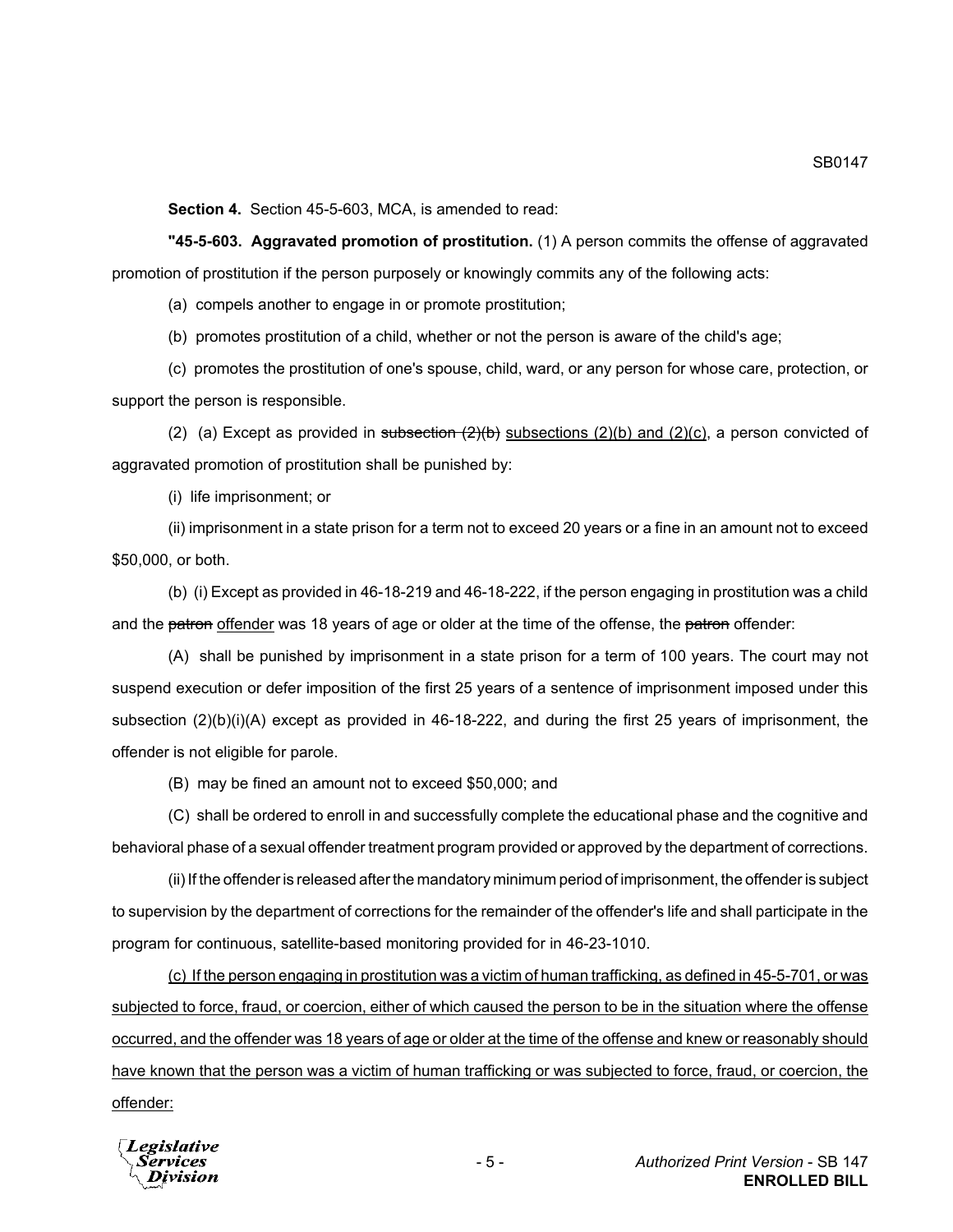(i) shall be punished by imprisonment in a state prison for a term of not more than 30 years;

(ii) may be fined an amount not to exceed \$50,000; and

(iii) shall be ordered to enroll in and successfully complete the educational phase and the cognitive and behavioral phase of a sexual offender treatment program provided or approved by the department of corrections."

**Section 5.** Section 45-5-702, MCA, is amended to read:

**"45-5-702. Trafficking of persons.** (1) A person commits the offense of trafficking of persons if the person purposely or knowingly:

(a) recruits, transports, transfers, harbors, receives, provides, obtains, isolates, maintains, or entices another person intending or knowing that the person will be subjected to involuntary servitude or sexual servitude; or

(b) benefits, financially or by receiving anything of value, from facilitating any conduct described in subsection (1)(a) or from participation in a venture that has subjected another person to involuntary servitude or sexual servitude.

(2) (a) Except as provided in subsection  $(2)(b)$  subsections  $(2)(b)$  and  $(2)(c)$ , a person convicted of the offense of trafficking of persons shall be imprisoned in the state prison for a term of not more than 15 years, fined an amount not to exceed \$50,000, or both.

(b) A person convicted of the offense of trafficking of persons shall be imprisoned in the state prison for a term of not more than 50 years, and may be fined not more than an amount not to exceed \$100,000, or both, if:

(i) the violation involves aggravated kidnapping, sexual intercourse without consent, or deliberate homicide; or

 $\overline{t}$  the victim was a child.

(c) A person convicted of the offense of trafficking of persons shall be imprisoned in the state prison for a term of not more than 25 years, fined an amount not to exceed \$75,000, or both, if the violation involves aggravated kidnapping, aggravated sexual intercourse without consent, or deliberate homicide."

**Section 6.** Section 45-5-704, MCA, is amended to read:

**"45-5-704. Sexual servitude.** (1) A person commits the offense of sexual servitude if the person

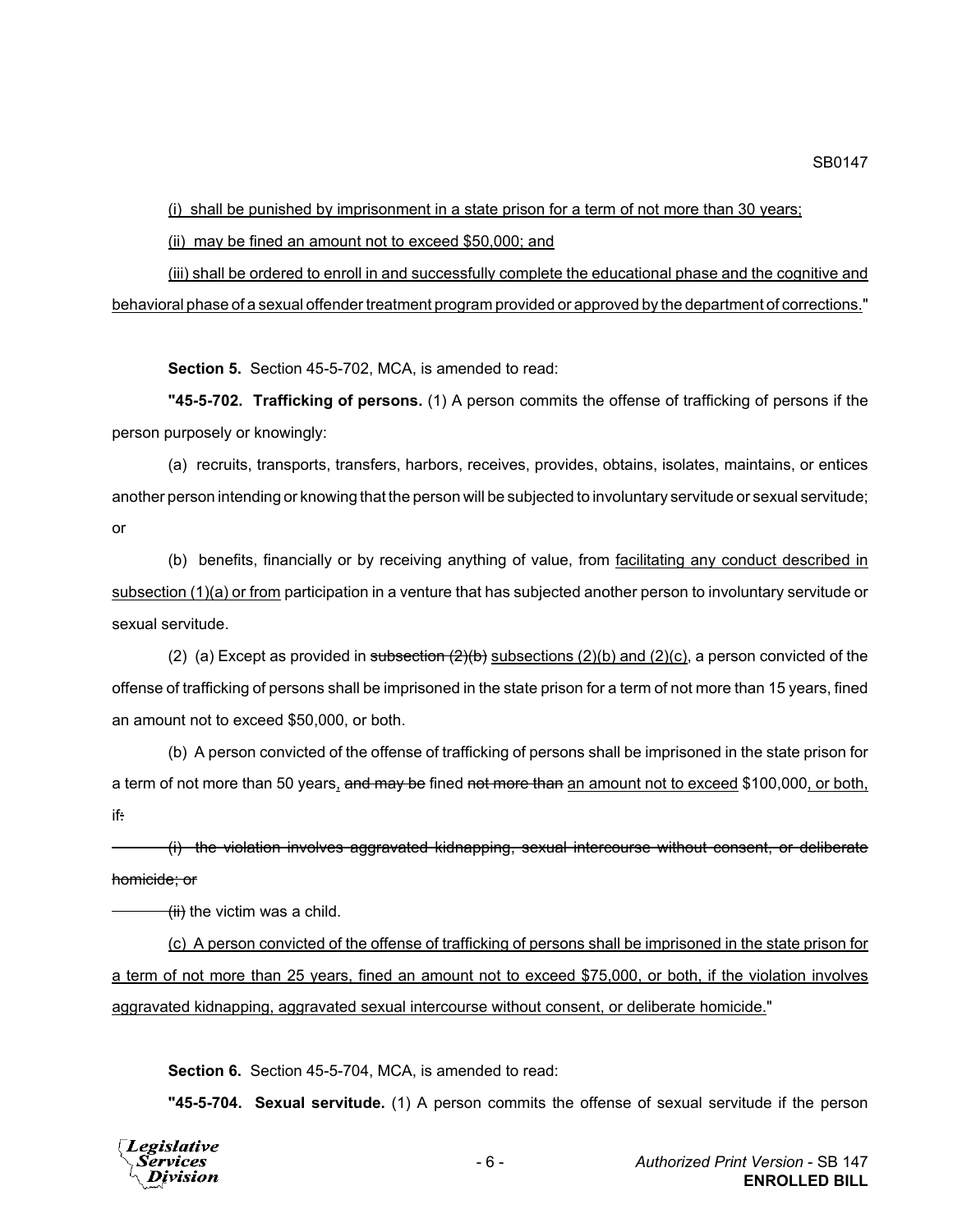purposely or knowingly:

(a) uses fraud, coercion, or deception to compel an adult to engage in commercial sexual activity; or

(b) recruits, transports, transfers, harbors, receives, provides, obtains by any means, isolates, entices, maintains, or makes available a child for the purpose of commercial sexual activity.

(2) It is not a defense in a prosecution under subsection (1)(b) that the child consented to engage in commercial sexual activity or that the defendant believed the child was an adult.

(3) (a) A person convicted of the offense of sexual servitude under subsection (1)(a) shall be imprisoned in the state prison for a term of not more than 15 years, fined an amount not to exceed \$50,000, or both.

(b) A person convicted of the offense of sexual servitude under subsection (1)(b) shall be imprisoned in the state prison for a term of not more than 25 years and fined an amount not to exceed \$75,000."

**Section 7.** Section 45-5-705, MCA, is amended to read:

**"45-5-705. Patronizing victim of sexual servitude.** (1) A person commits the offense of patronizing a victim of sexual servitude if the person purposely or knowingly gives, agrees to give, or offers to give anything of value so that a person may engage in commercial sexual activity with:

(a) that involves sexual contact that is direct and not through clothing with another person who the person knows or reasonably should have known is a victim of sexual servitude; or

(b) with a child.

(2) (a) Except as provided in subsection (2)(b), a person convicted of the offense of patronizing a victim of sexual servitude shall be imprisoned in the state prison for a term of not more than 15 years, fined an amount not to exceed \$50,000, or both.

(b) If the individual patronized was a child, a person convicted of the offense of patronizing a victim of sexual servitude, whether or not the person believed the child was an adult, shall be imprisoned in the state prison for a term of not more than 25 years and fined an amount not to exceed \$75,000."

**Section 8.** Section 45-5-709, MCA, is amended to read:

**"45-5-709. Immunity of child -- sex therapy participants.** (1) A person is not criminally liable or subject to proceedings under Title 41, chapter 5, for prostitution, promoting prostitution, or other nonviolent offenses if the person was a child at the time of the offense and committed the offense as a direct result of being a victim

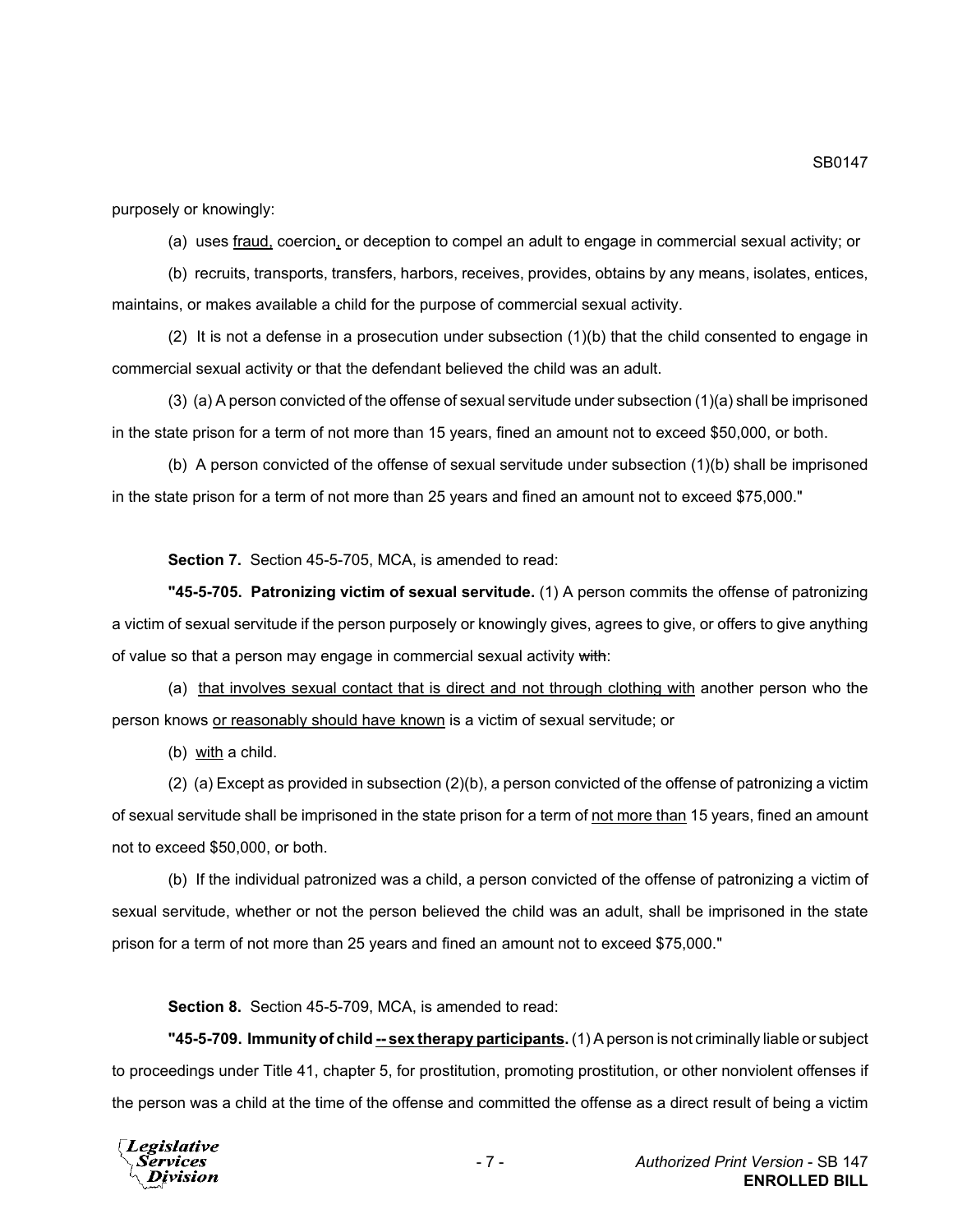of human trafficking.

(2) A person who has engaged in commercial sexual activity is not criminally liable or subject to proceedings under Title 41, chapter 5, for prostitution or promoting prostitution if the person was a child at the time of the offense.

(3) A child who under subsection (1) or (2) is not subject to criminal liability or proceedings under Title 41, chapter 5, is presumed to be a youth in need of care under Title 41, chapter 3.

(4) This section does Subsections (1) through (3) do not apply in a prosecution under 45-5-601 or a proceeding under Title 41, chapter 5, for patronizing a prostitute.

(5) It is not a violation of this part for a person with an impaired physical ability, physical dysfunction, recent injury, or other disability to engage in sex therapy with a partner surrogate who is working under the supervision of a social worker, professional counselor, or licensed clinical professional counselor licensed under Title 37, chapter 22 or 23."

**Section 9.** Section 46-18-104, MCA, is amended to read:

**"46-18-104. Definitions.** As used in 46-18-101, 46-18-105, 46-18-201, 46-18-225, and this section, unless the context requires otherwise, the following definitions apply:

(1) "Community corrections" or "community corrections facility or program" means a community corrections facility or program as defined in 53-30-303.

(2) (a) "Crime of violence" means:

(i) a crime in which an offender uses or possesses and threatens to use a deadly weapon during the commission or attempted commission of a crime;

(ii) a crime in which the offender causes serious bodily injury or death to a person other than the offender;

or

(iii) an offense under:

(A) 45-5-502 for which the maximum potential sentence is life imprisonment or imprisonment in a state prison for a term exceeding 1 year;

(B) 45-5-503, except as provided in subsection  $(2)(b)$  of this section; or

(C) 45-5-507 if the victim is under 16 years of age and the offender is 3 or more years older than the victim or if the offender inflicts bodily injury upon anyone in the course of committing the offense;

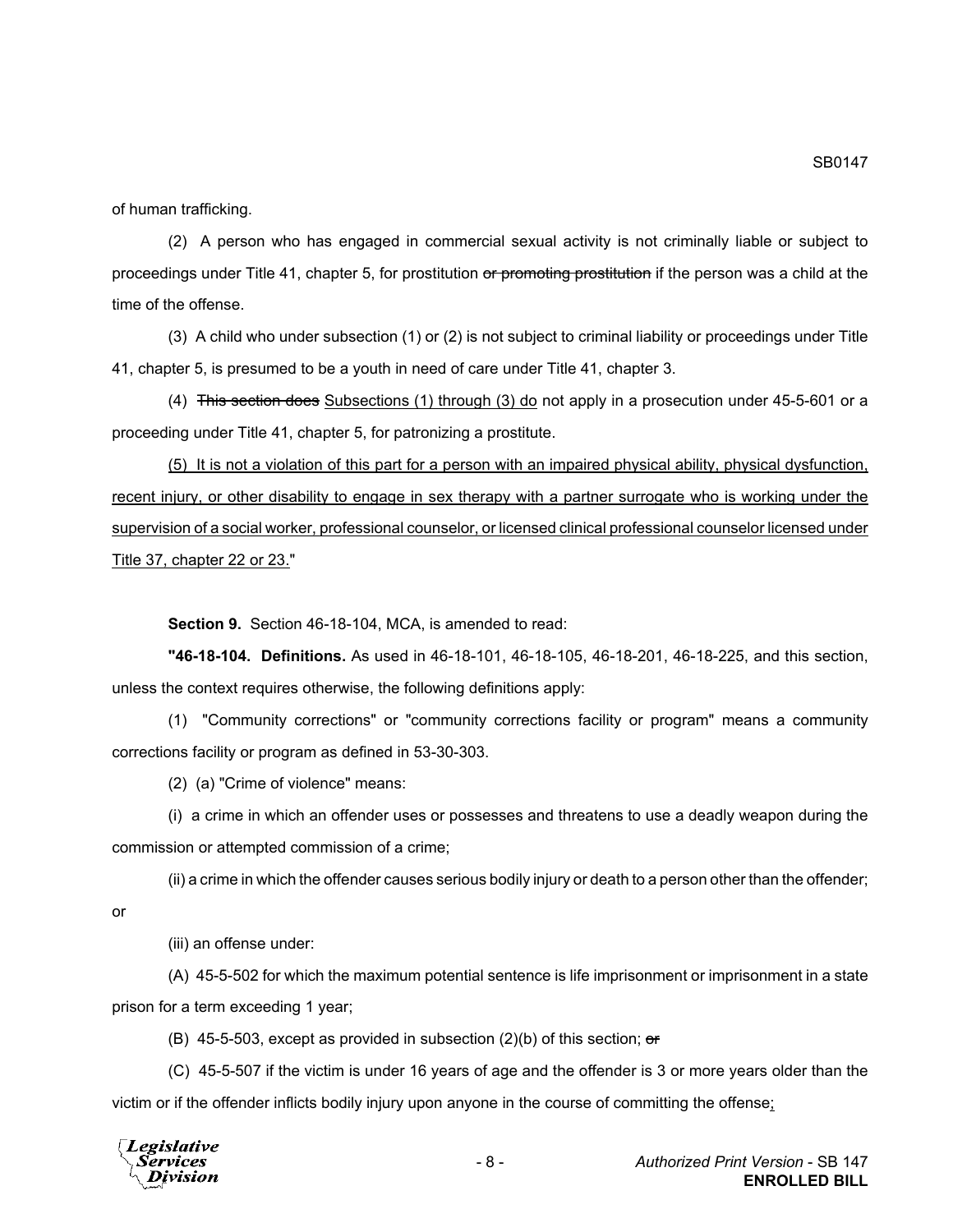(D) 45-5-508;

(E) 45-5-603;

(F) 45-5-702;

- (G) 45-5-703;
- (H) 45-5-704; or
- (I) 45-5-705.

(b) In a prosecution under 45-5-503, if the sexual intercourse was without consent based solely on the victim's age, the victim willingly participated, and the offender is not more than 3 years older than the victim, the offense is not a crime of violence for purposes of this section.

(3) "Nonviolent felony offender" means a person who has entered a plea of guilty or nolo contendere to a felony offense other than a crime of violence or who has been convicted of a felony offense other than a crime of violence.

(4) "Restorative justice" has the meaning provided in 2-15-2013."

**Section 10.** Section 46-18-111, MCA, is amended to read:

**"46-18-111. Presentence investigation -- when required -- definition.** (1) (a) (i) Upon the acceptance of a plea or upon a verdict or finding of guilty to one or more felony offenses, the district court shall direct the probation and parole officer to make a presentence investigation and report unless an investigation and report has been provided to the court prior to the plea or the verdict or finding of guilty.

(ii) Unless additional information is required under subsections  $(1)(b)$ ,  $(1)(c)$ , or  $(1)(d)$  or unless more time is required to allow for victim input, a preliminary or final presentence investigation and report must be available to the court within 30 days of the plea or the verdict or finding of guilty.

(iii) The district court shall consider the presentence investigation report prior to sentencing.

(b) If the defendant was convicted of an offense under 45-5-502, 45-5-503, 45-5-504, 45-5-507, 45-5-508, 45-5-601(3), 45-5-602(3), 45-5-603(2)(b) or (2)(c), 45-5-625, 45-5-627, 45-5-704, 45-5-705, or 45-8-218 or if the defendant was convicted under 46-23-507 and the offender was convicted of failure to register as a sexual offender pursuant to Title 46, chapter 23, part 5, the investigation must include a psychosexual evaluation of the defendant and a recommendation as to treatment of the defendant in the least restrictive environment, considering the risk the defendant presents to the community and the defendant's needs, unless

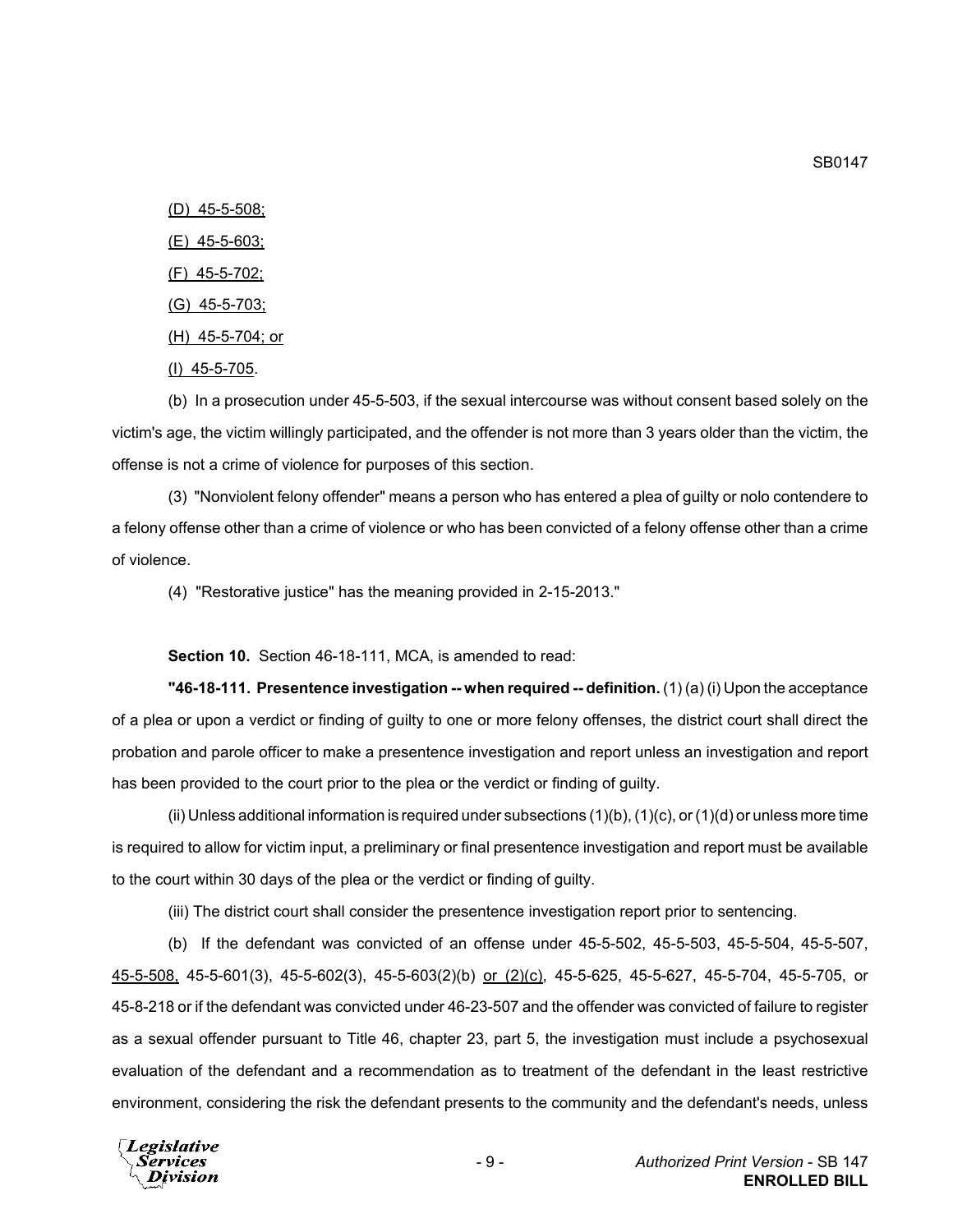the defendant was sentenced under 46-18-219. The evaluation must be completed by a sexual offender evaluator who is a member of the Montana sex offender treatment association or has comparable credentials acceptable to the department of labor and industry. The psychosexual evaluation must be made available to the county attorney's office, the defense attorney, the probation and parole officer, and the sentencing judge. All costs related to the evaluation must be paid by the defendant. If the defendant is determined by the district court to be indigent, all costs related to the evaluation are the responsibility of the district court and must be paid by the county or the state, or both, under Title 3, chapter 5, part 9. The district court may order subsequent psychosexual evaluations at the request of the county attorney. The requestor of any subsequent psychosexual evaluations is responsible for the cost of the evaluation.

(c) If the defendant was convicted of an offense under  $45-5-212(2)(b)$  or  $(2)(c)$ , the investigation may include a mental health evaluation of the defendant and a recommendation as to treatment of the defendant in the least restrictive environment, considering the risk the defendant presents to the community and the defendant's needs. The evaluation must be completed by a qualified psychiatrist, licensed clinical psychologist, advanced practice registered nurse, or other professional with comparable credentials acceptable to the department of labor and industry. The mental health evaluation must be made available to the county attorney's office, the defense attorney, the probation and parole officer, and the sentencing judge. All costs related to the evaluation must be paid by the defendant. If the defendant is determined by the district court to be indigent, all costs related to the evaluation are the responsibility of the district court and must be paid by the county or the state, or both, under Title 3, chapter 5, part 9.

(d) When, pursuant to 46-14-311, the court has ordered a presentence investigation and a report pursuant to this section, the mental evaluation required by 46-14-311 must be attached to the presentence investigation report and becomes part of the report. The report must be made available to persons and entities as provided in 46-18-113.

(2) The court shall order a presentence investigation report unless the court makes a finding that a report is unnecessary. Unless the court makes that finding, a defendant convicted of any offense not enumerated in subsection (1) that may result in incarceration for 1 year or more may not be sentenced before a written presentence investigation report by a probation and parole officer is presented to and considered by the district court. The district court may order a presentence investigation for a defendant convicted of a misdemeanor only if the defendant was convicted of a misdemeanor that the state originally charged as a sexual or violent offense

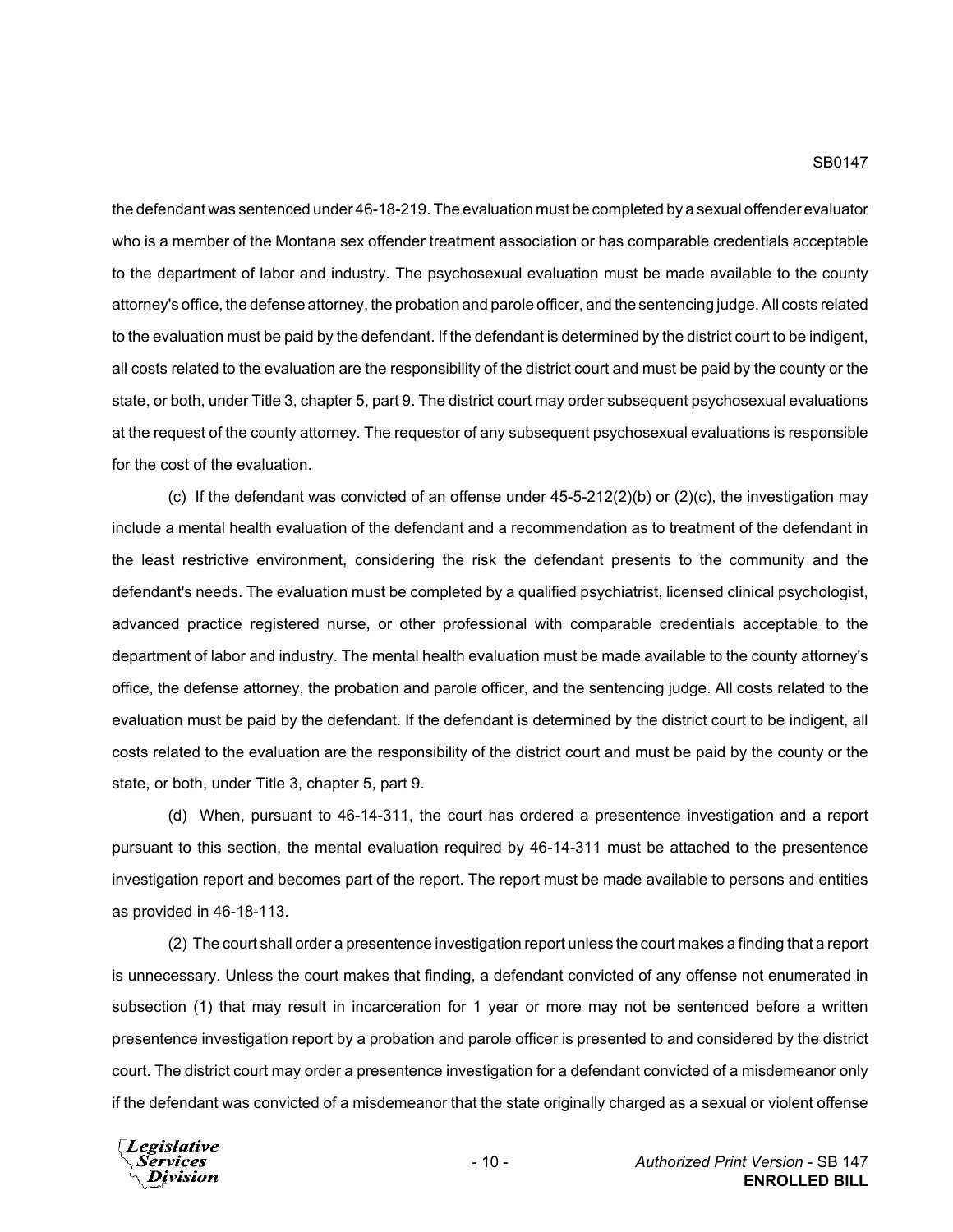as defined in 46-23-502.

(3) The defendant shall pay to the department of corrections a \$50 fee at the time that the report is completed, unless the court determines that the defendant is not able to pay the fee within a reasonable time. The fee may be retained by the department and used to finance contracts entered into under 53-1-203(5).

(4) For the purposes of 46-18-112 and this section, "probation and parole officer" means:

(a) a probation and parole officer who is employed by the department of corrections pursuant to 46-23-1002; or

(b) an employee of the department of corrections who has received specific training or who possesses specific expertise to make a presentence investigation and report but who is not required to be licensed as a probation and parole officer by the public safety officer standards and training council created in 2-15-2029."

**Section 11.** Section 46-18-207, MCA, is amended to read:

**"46-18-207. Sexual offender treatment.** (1) Upon sentencing a person convicted of a sexual offense, as defined in 46-23-502, the court shall designate the offender as a level 1, 2, or 3 offender pursuant to 46-23-509.

(2) (a) Except as provided in subsection (2)(b), the court shall order an offender convicted of a sexual offense, as defined in 46-23-502, except an offense under 45-5-301 through 45-5-303, and sentenced to imprisonment in a state prison to:

(i) enroll in and successfully complete the educational phase of the prison's sexual offender treatment program;

(ii) if the person has been or will be designated as a level 3 offender pursuant to 46-23-509, enroll in and successfully complete the cognitive and behavioral phase of the prison's sexual offender treatment program; and

(iii) if the person is sentenced pursuant to  $45-5-503(4)$ ,  $45-5-507(5)$ ,  $45-5-601(3)$ ,  $45-5-602(3)$ , 45-5-603(2)(b), or 45-5-625(4) and is released on parole, remain in an outpatient sexual offender treatment program for the remainder of the person's life.

(b) A person who has been sentenced to life imprisonment without possibility of release may not participate in treatment provided pursuant to this section.

(3) A person who has been ordered to enroll in and successfully complete a phase of a state prison's sexual offender treatment program is not eligible for parole unless that phase of the program has been

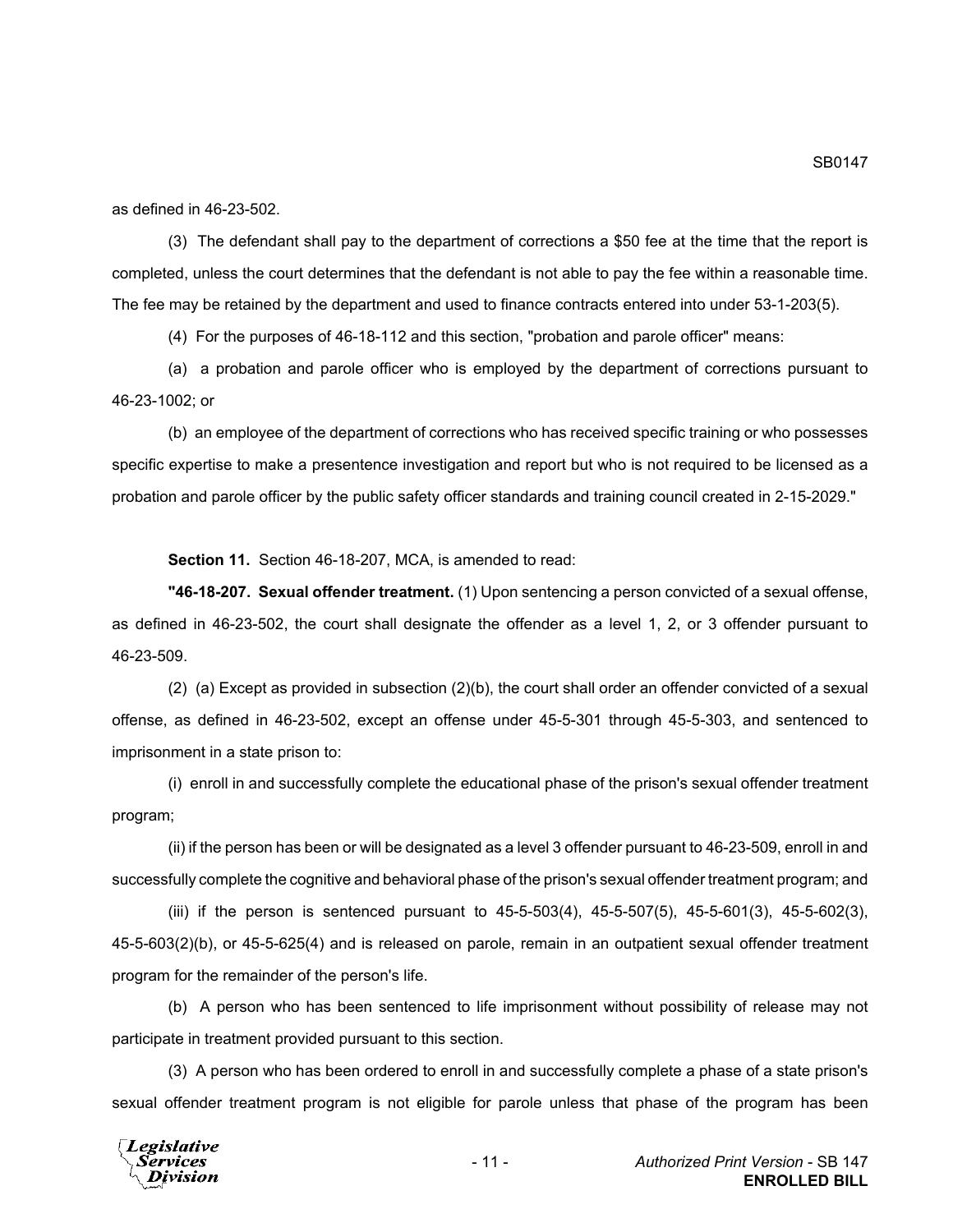successfully completed as certified by a sexual offender evaluator to the board of pardons and parole.

(4) (a) Except for an offender sentenced pursuant to 45-5-503(4), 45-5-507(5), 45-5-601(3), 45-5-602(3), 45-5-603(2)(b) or (2)(c), or 45-5-625(4), during an offender's term of commitment to the department of corrections or a state prison, the department may place the person in a residential sexual offender treatment program approved by the department under 53-1-203.

(b) If the person successfully completes a residential sexual offender treatment program approved by the department of corrections, the remainder of the term must be served on probation unless the department petitions the sentencing court to amend the original sentencing judgment.

(5) If, following a conviction for a sexual offense as defined in 46-23-502, any portion of a person's sentence is suspended, during the suspended portion of the sentence the person:

(a) shall abide by the standard conditions of probation established by the department of corrections;

(b) shall pay the costs of imprisonment, probation, and any sexual offender treatment if the person is financially able to pay those costs;

(c) may have no contact with the victim or the victim's immediate family unless approved by the victim or the victim's parent or guardian, the person's therapists, and the person's probation officer;

(d) shall comply with all requirements and conditions of sexual offender treatment as directed by the person's sex offender therapist;

(e) may not enter an establishment where alcoholic beverages are sold for consumption on the premises or where gambling takes place;

(f) may not consume alcoholic beverages;

(g) shall enter and remain in an aftercare program as directed by the person's probation officer;

(h) shall submit to random or routine drug and alcohol testing;

(i) may not possess pornographic material or access pornography through the internet; and

(j) at the discretion of the probation and parole officer, may be subject to electronic monitoring or continuous satellite monitoring.

(6) The sentencing of a sexual offender is subject to 46-18-202(2) and 46-18-219.

(7) The sentencing court may, upon petition by the department of corrections, modify a sentence of a sexual offender to impose any part of a sentence that was previously suspended."

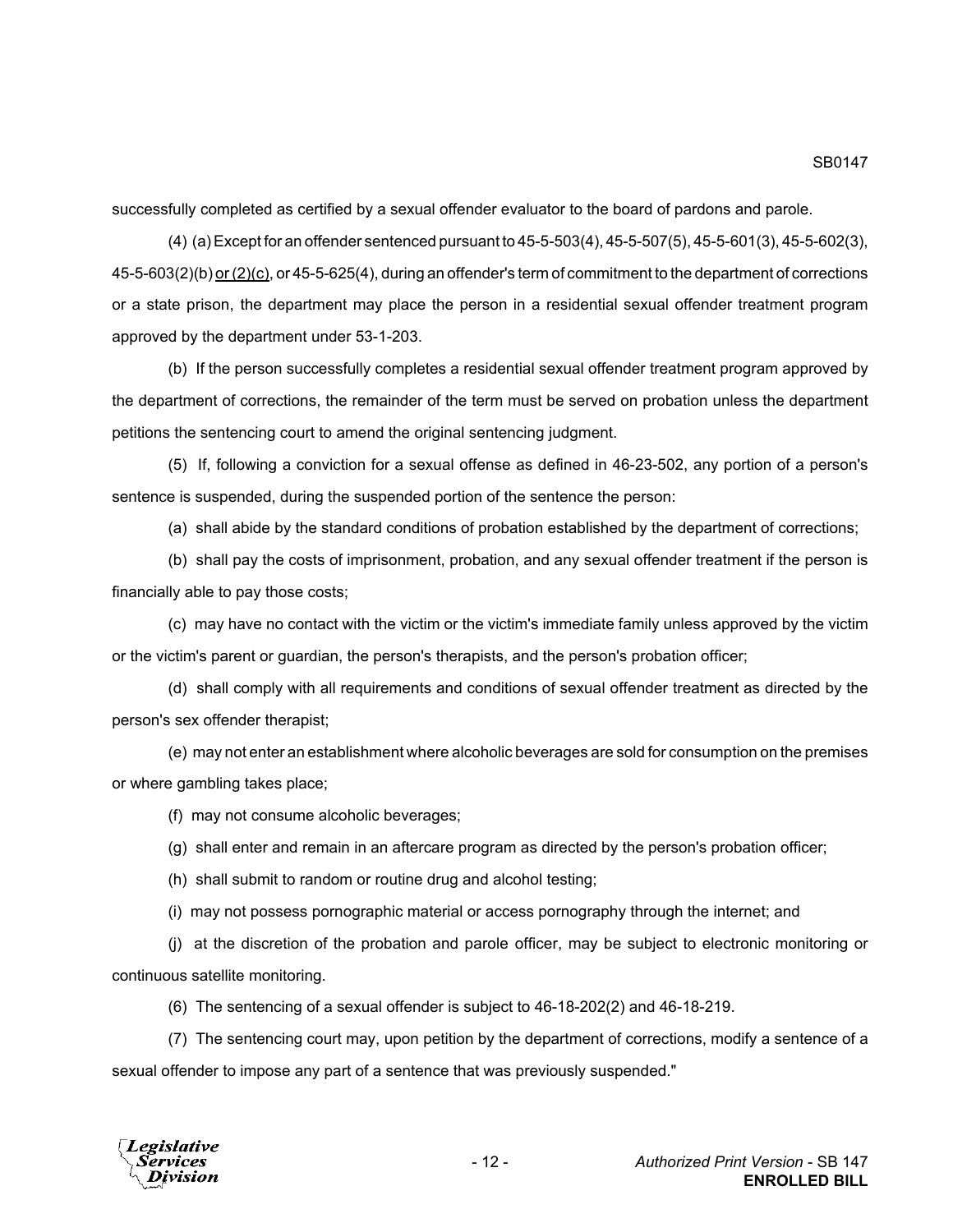**Section 12.** Section 46-18-219, MCA, is amended to read:

**"46-18-219. Life sentence without possibility of release.** (1) (a) Except as provided in subsection (3), if an offender convicted of one of the following offenses was previously convicted of one of the following offenses or of an offense under the laws of another state or of the United States that, if committed in this state, would be one of the following offenses, the offender must be sentenced to life in prison, unless the death penalty is applicable and imposed:

- (i) 45-5-102, deliberate homicide;
- (ii) 45-5-303, aggravated kidnapping;
- (iii) 45-5-625, sexual abuse of children;
- (iv) 45-5-627, except subsection (1)(b), ritual abuse of a minor; or
- (v) 45-5-508, aggravated sexual intercourse without consent.

(b) Except as provided in subsection (3), if an offender convicted of one of the following offenses was previously convicted of two of the following offenses, two of any combination of the offenses listed in subsection (1)(a) or the following offenses, or two of any offenses under the laws of another state or of the United States that, if committed in this state, would be one of the offenses listed in subsection (1)(a) or this subsection, the offender must be sentenced to life in prison, unless the death penalty is applicable and imposed:

- (i) 45-5-103, mitigated deliberate homicide;
- (ii) 45-5-202, aggravated assault;
- (iii) 45-5-215, strangulation of a partner or family member;
- (iv) 45-5-302, kidnapping;
- (v) 45-5-401, robbery; or
- (vi)  $45-5-603(2)(b)$ , aggravated promotion of prostitution of a child.

(2) Except as provided in 46-23-210 and subsection (3) of this section, an offender sentenced under subsection (1):

- (a) shall serve the entire sentence;
- (b) shall serve the sentence in prison;

(c) may not for any reason, except a medical reason, be transferred for any length of time to another type of institution, facility, or program;

(d) may not be paroled; and

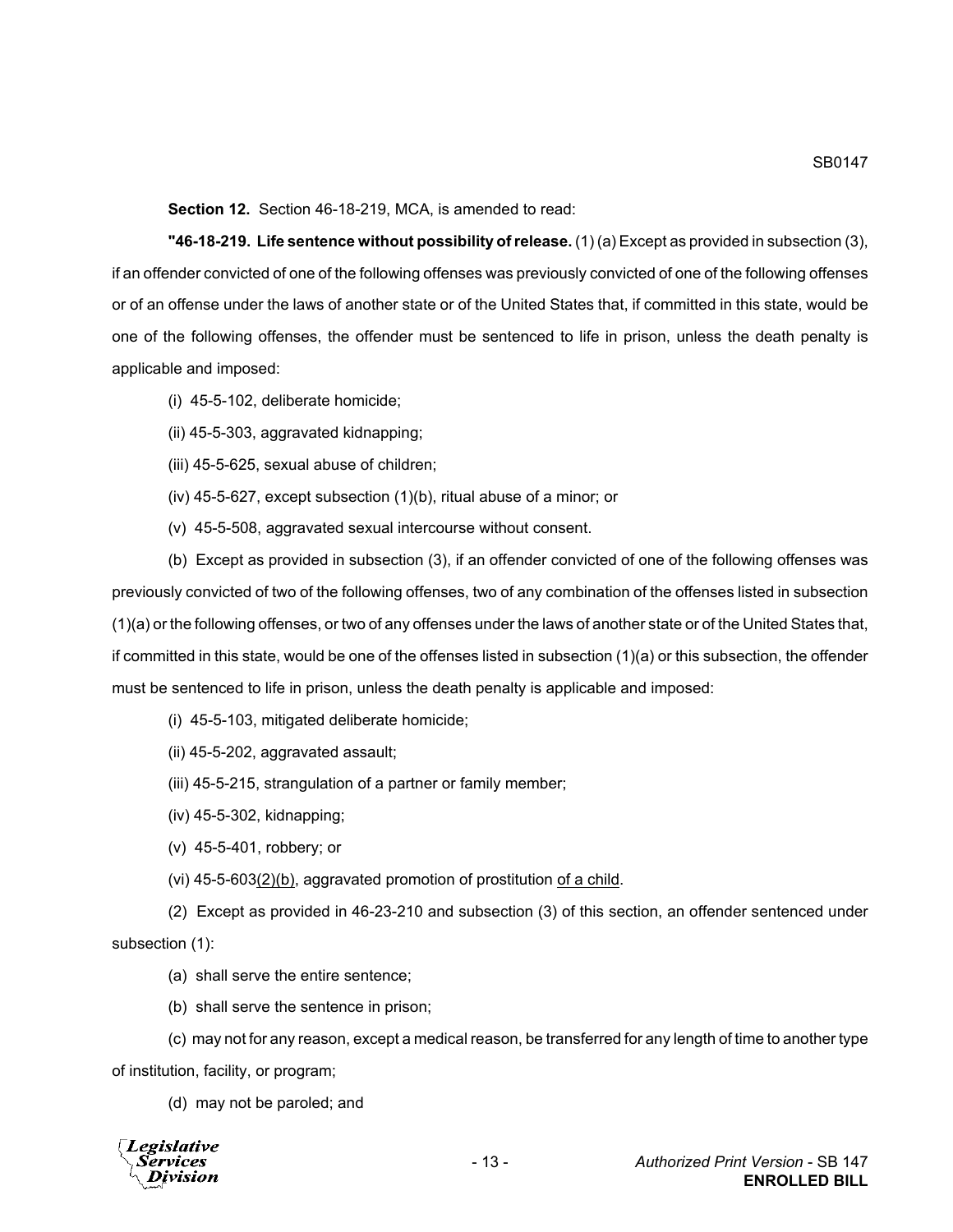(e) may not be given time off for good behavior or otherwise be given an early release for any reason.

(3) If the offender was previously sentenced for either of two or three offenses listed in subsection (1), pursuant to any of the exceptions listed in 46-18-222, then the provisions of subsections (1) and (2) of this section do not apply to the offender's present sentence.

(4) The imposition or execution of the sentences prescribed by this section may not be deferred or suspended. In the event of a conflict between this section and any provision of 46-18-201 or 46-18-205, this section prevails.

(5) (a) For purposes of this section, "prison" means a secure detention facility in which inmates are locked up 24 hours a day and that is operated by this state, another state, the federal government, or a private contractor.

(b) Prison does not include a work release center, prerelease center, boot camp, or any other type of facility that does not provide secure detention."

**Section 13.** Section 46-18-231, MCA, is amended to read:

**"46-18-231. Fines in felony and misdemeanor cases.** (1) (a) Except as provided in subsection (1)(b), whenever, upon a verdict of guilty or a plea of guilty or nolo contendere, an offender has been found guilty of an offense for which a felony penalty of imprisonment could be imposed, the sentencing judge may, in lieu of or in addition to a sentence of imprisonment, impose a fine only in accordance with subsection (3).

(b) For those crimes for which penalties are provided in the following sections, a fine may be imposed in accordance with subsection (3) in addition to a sentence of imprisonment:

(i) 45-5-103(4), mitigated deliberate homicide;

(ii) 45-5-202, aggravated assault;

(iii) 45-5-213, assault with a weapon;

(iv) 45-5-302(2), kidnapping;

(v) 45-5-303(2), aggravated kidnapping;

(vi) 45-5-401(2), robbery;

(vii) 45-5-502(3), sexual assault when the victim is less than 16 years old and the offender is 3 or more years older than the victim or the offender inflicts bodily injury in the course of committing the sexual assault;

(viii) 45-5-503(2) through (5), sexual intercourse without consent;

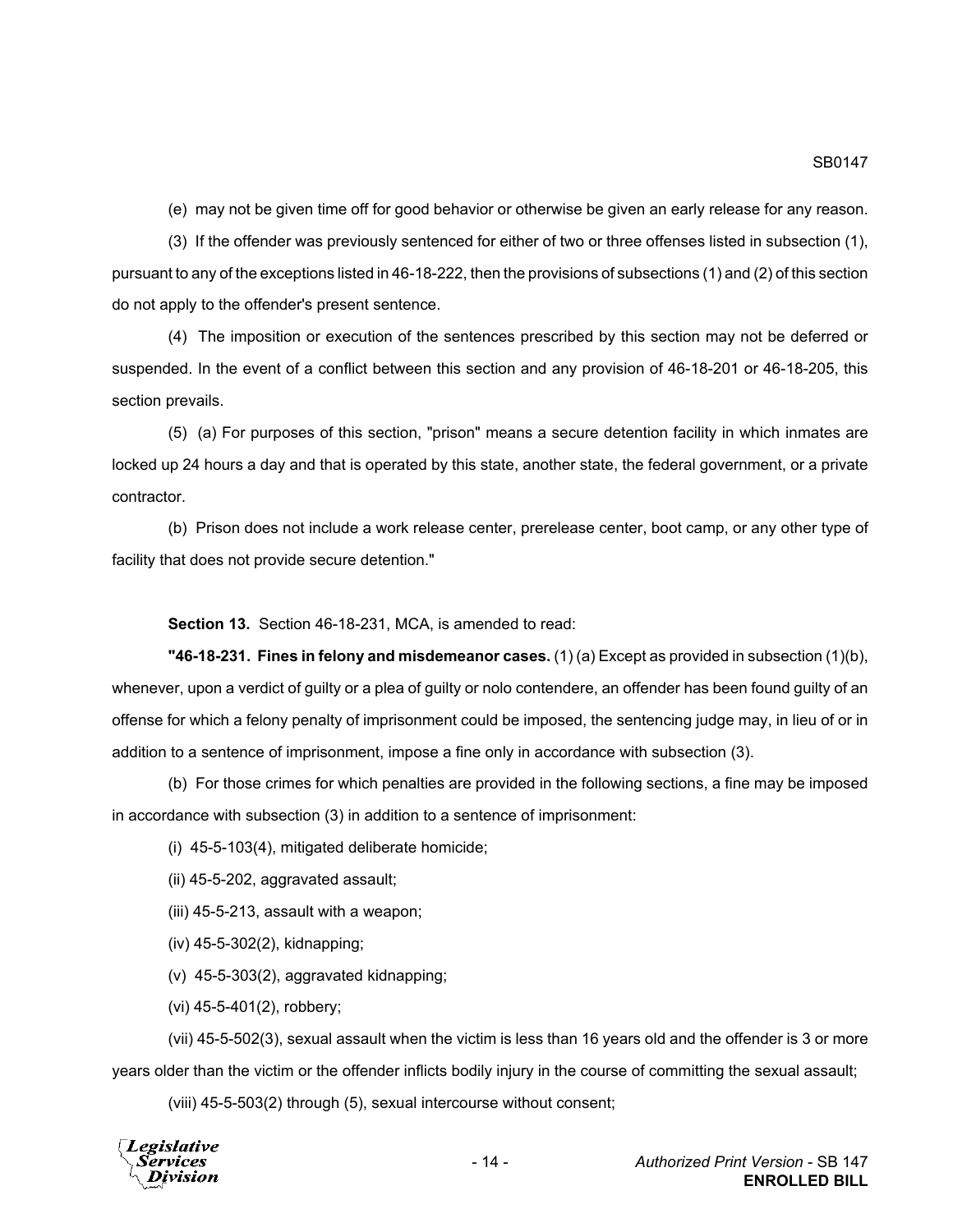(ix) 45-5-507(5), incest when the victim is 12 years of age or younger and the offender is 18 years of age or older at the time of the offense;

(x) 45-5-508, aggravated sexual intercourse without consent;

 $\frac{f(x)}{x}$  45-5-601(3) or (4), 45-5-602(3) or (4), or 45-5-603(2)(b) or (2)(c), prostitution, promotion of prostitution, or aggravated promotion of prostitution when the person patronized or engaging in prostitution was a child and the patron offender was 18 years of age or older at the time of the offense or when the person engaging in prostitution was a victim of human trafficking, as defined in 45-5-701, or was subjected to force, fraud, or coercion, either of which caused the person to be in the situation where the offense occurred, and the offender was 18 years of age or older at the time of the offense and the offender knew or reasonably should have known that the person was a victim of human trafficking or was subjected to force, fraud, or coercion;

 $(xi)(xii)$  45-5-625(4), sexual abuse of children;

(xiii) 45-5-702, 45-5-703, 45-5-704, or 45-5-705, trafficking of persons, involuntary servitude, sexual servitude, or patronizing a victim of sexual servitude;

 $(xii)(xiv)$  45-9-101(4), criminal possession with intent to distribute a dangerous drug; and

 $(xiiii)(xv)$  45-9-109, criminal possession with intent to distribute dangerous drugs on or near school property.

(2) Whenever, upon a verdict of guilty or a plea of guilty or nolo contendere, an offender has been found guilty of an offense for which a misdemeanor penalty of a fine could be imposed, the sentencing judge may impose a fine only in accordance with subsection (3).

(3) The sentencing judge may not sentence an offender to pay a fine unless the offender is or will be able to pay the fine. In determining the amount and method of payment, the sentencing judge shall take into account the nature of the crime committed, the financial resources of the offender, and the nature of the burden that payment of the fine will impose.

(4) Any fine levied under this section in a felony case shall be in an amount fixed by the sentencing judge not to exceed \$50,000."

**Section 14.** Section 46-23-502, MCA, is amended to read:

**"46-23-502. Definitions.** As used in 46-18-255 and this part, the following definitions apply:

(1) "Department" means the department of corrections provided for in 2-15-2301.

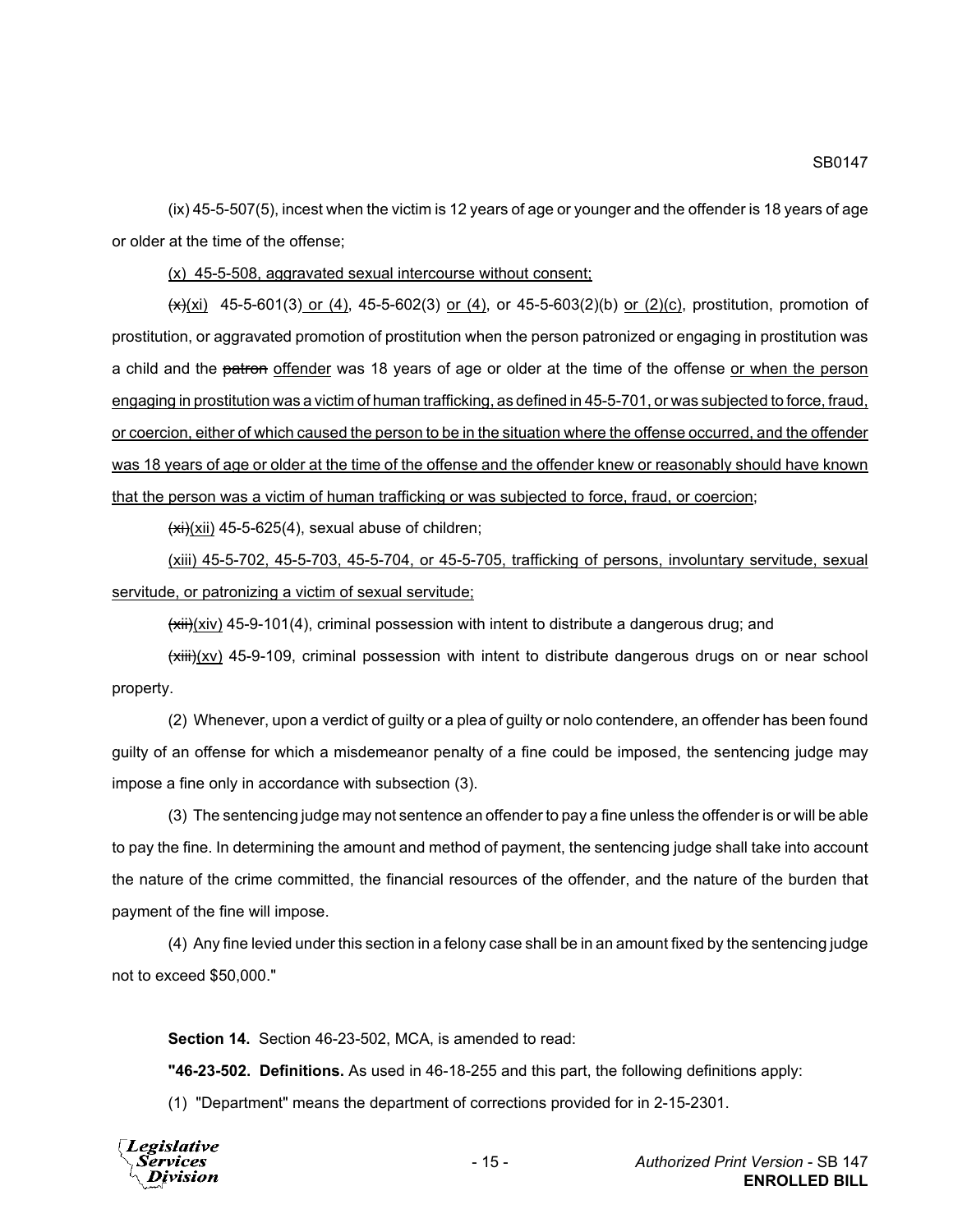(2) "Mental abnormality" means a congenital or acquired condition that affects the mental, emotional, or volitional capacity of a person in a manner that predisposes the person to the commission of one or more sexual offenses to a degree that makes the person a menace to the health and safety of other persons.

(3) "Municipality" means an entity that has incorporated as a city or town.

(4) "Personality disorder" means a personality disorder as defined in the fourth edition of the Diagnostic and Statistical Manual of Mental Disorders adopted by the American psychiatric association.

(5) "Predatory sexual offense" means a sexual offense committed against a stranger or against a person with whom a relationship has been established or furthered for the primary purpose of victimization.

(6) "Registration agency" means:

(a) if the offender resides in a municipality, the police department of that municipality; or

(b) if the offender resides in a place other than a municipality, the sheriff's office of the county in which the offender resides.

(7) (a) "Residence" means the location at which a person regularly resides, regardless of the number of days or nights spent at that location, that can be located by a street address, including a house, apartment building, motel, hotel, or recreational or other vehicle.

(b) The term does not mean a homeless shelter.

(8) "Sexual offender evaluator" means a person qualified under rules established by the department to conduct psychosexual evaluations of sexual offenders and sexually violent predators.

(9) "Sexual offense" means:

(a) any violation of or attempt, solicitation, or conspiracy to commit a violation of 45-5-301 (if the victim is less than 18 years of age and the offender is not a parent of the victim), 45-5-302 (if the victim is less than 18 years of age and the offender is not a parent of the victim), 45-5-303 (if the victim is less than 18 years of age and the offender is not a parent of the victim), 45-5-502 (if the offender is a professional licensed under Title 37 and commits the offense during any treatment, consultation, interview, or evaluation of a person's physical or mental condition, ailment, disease, or injury), 45-5-502(3) (if the victim is less than 16 years of age and the offender is 3 or more years older than the victim), 45-5-503(1), (3), or (4), 45-5-504(2)(c), 45-5-504(3) (if the victim is less than 16 years of age and the offender is 4 or more years older than the victim), 45-5-507 (if the victim is less than 18 years of age and the offender is 3 or more years older than the victim or if the victim is 12 years of age or younger and the offender is 18 years of age or older at the time of the offense), 45-5-508, 45-5-601(3),

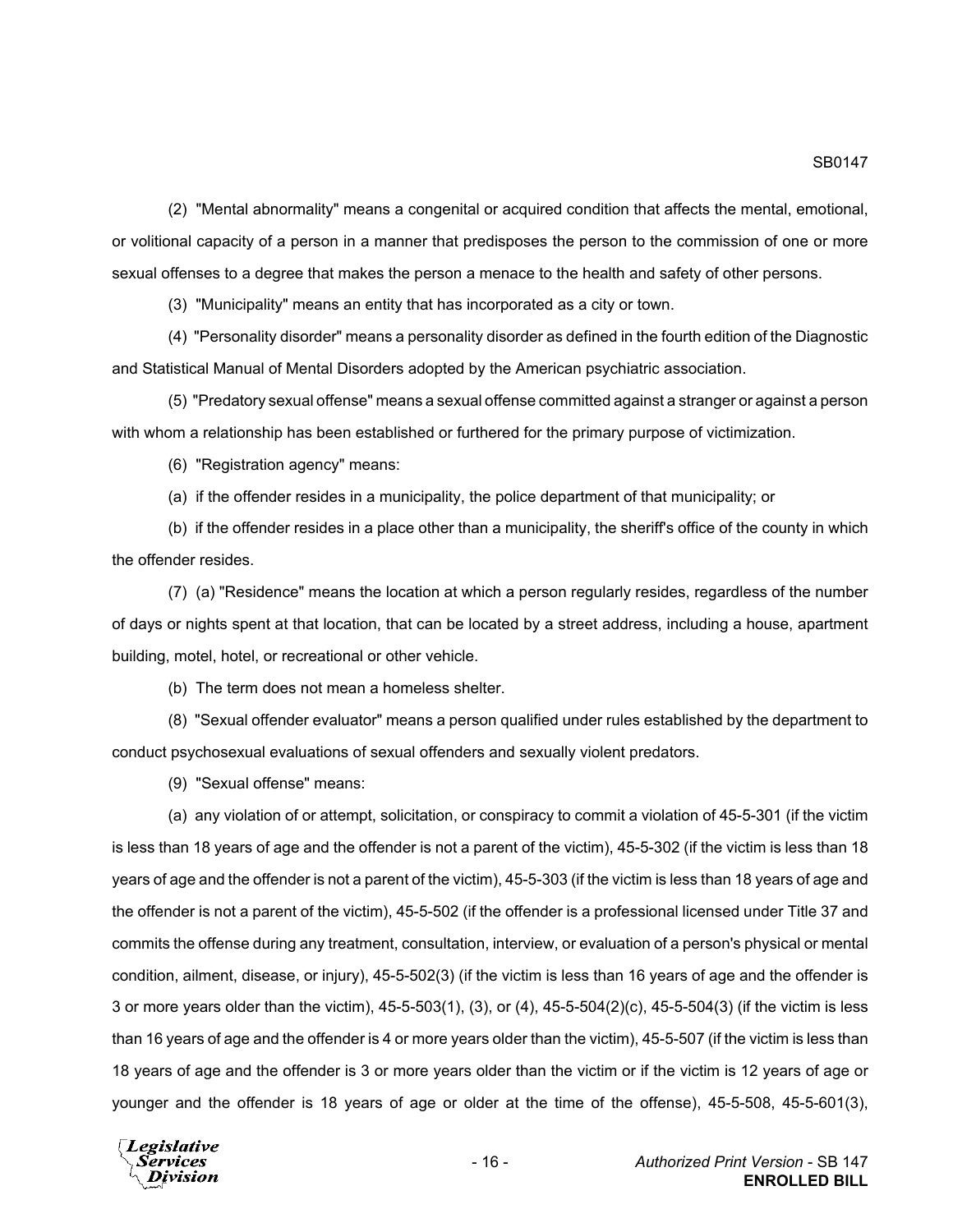45-5-602(3), 45-5-603(1)(b) or (2)(b) or (2)(c), 45-5-625, 45-5-704, or 45-5-705; or

(b) any violation of a law of another state, a tribal government, or the federal government that is reasonably equivalent to a violation listed in subsection (9)(a) or for which the offender was required to register as a sexual offender after an adjudication or conviction.

(10) "Sexual or violent offender" means a person who has been convicted of or, in youth court, found to have committed or been adjudicated for a sexual or violent offense.

(11) "Sexually violent predator" means a person who:

(a) has been convicted of or, in youth court, found to have committed or been adjudicated for a sexual offense and who suffers from a mental abnormality or a personality disorder that makes the person likely to engage in predatory sexual offenses; or

(b) has been convicted of a sexual offense against a victim 12 years of age or younger and the offender is 18 years of age or older.

(12) "Transient" means an offender who has no residence.

(13) "Violent offense" means:

(a) any violation of or attempt, solicitation, or conspiracy to commit a violation of 45-5-102, 45-5-103, 45-5-202, 45-5-206 (third or subsequent offense), 45-5-210(1)(b), (1)(c), or (1)(d), 45-5-212, 45-5-213, 45-5-215, 45-5-302 (if the victim is not a minor), 45-5-303 (if the victim is not a minor), 45-5-401, 45-6-103, or 45-9-132; or

(b) any violation of a law of another state, a tribal government, or the federal government reasonably equivalent to a violation listed in subsection (13)(a)."

**Section 15. Effective date.** [This act] is effective on passage and approval.

**Section 16. Applicability.** [This act] applies to offenses committed on or after [the effective date of this act].

- END -

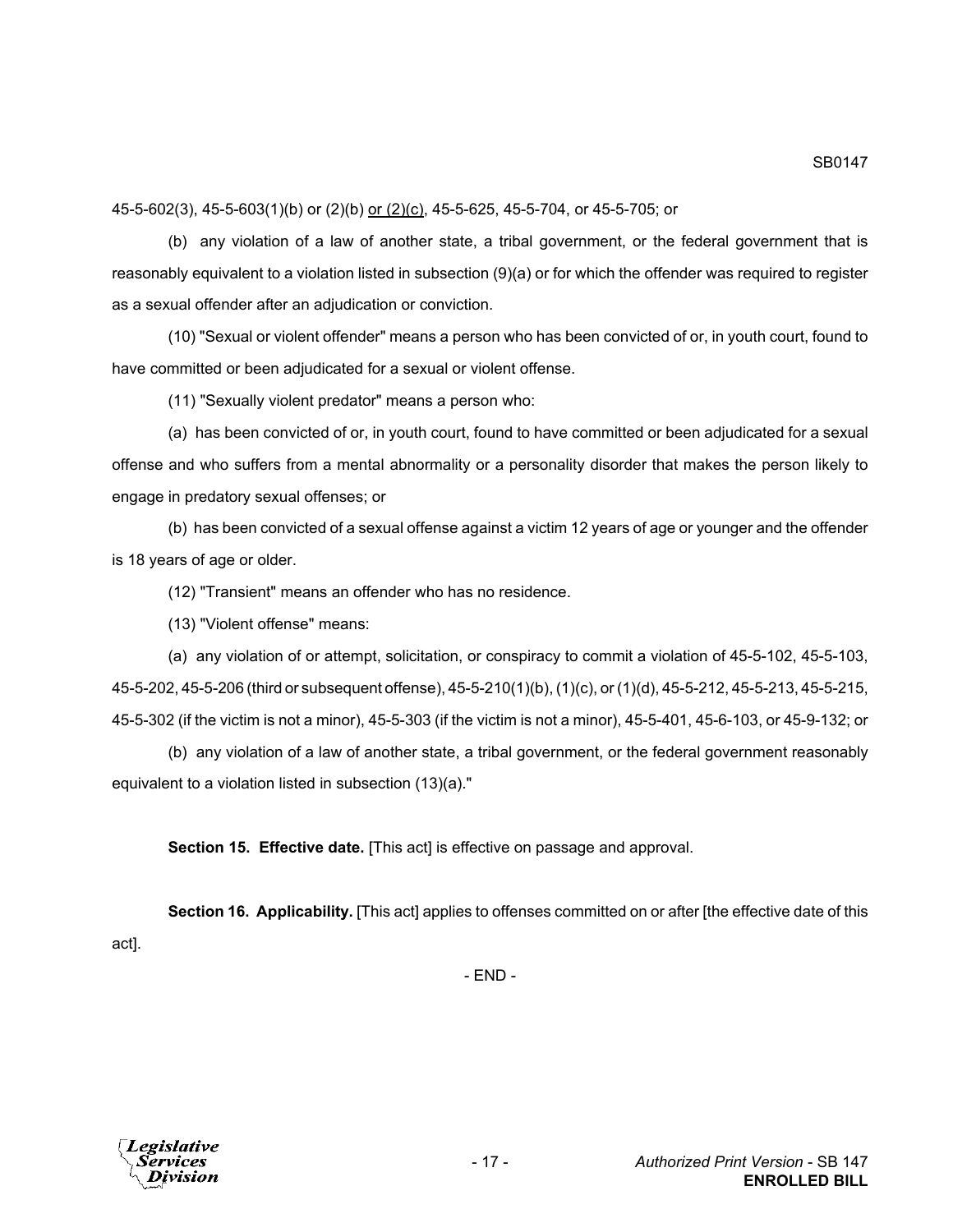I hereby certify that the within bill, SB 0147, originated in the Senate.

## President of the Senate

| Signed this | day     |
|-------------|---------|
| of          | , 2019. |

Secretary of the Senate

Speaker of the House

| Signed this | day     |
|-------------|---------|
| of          | , 2019. |